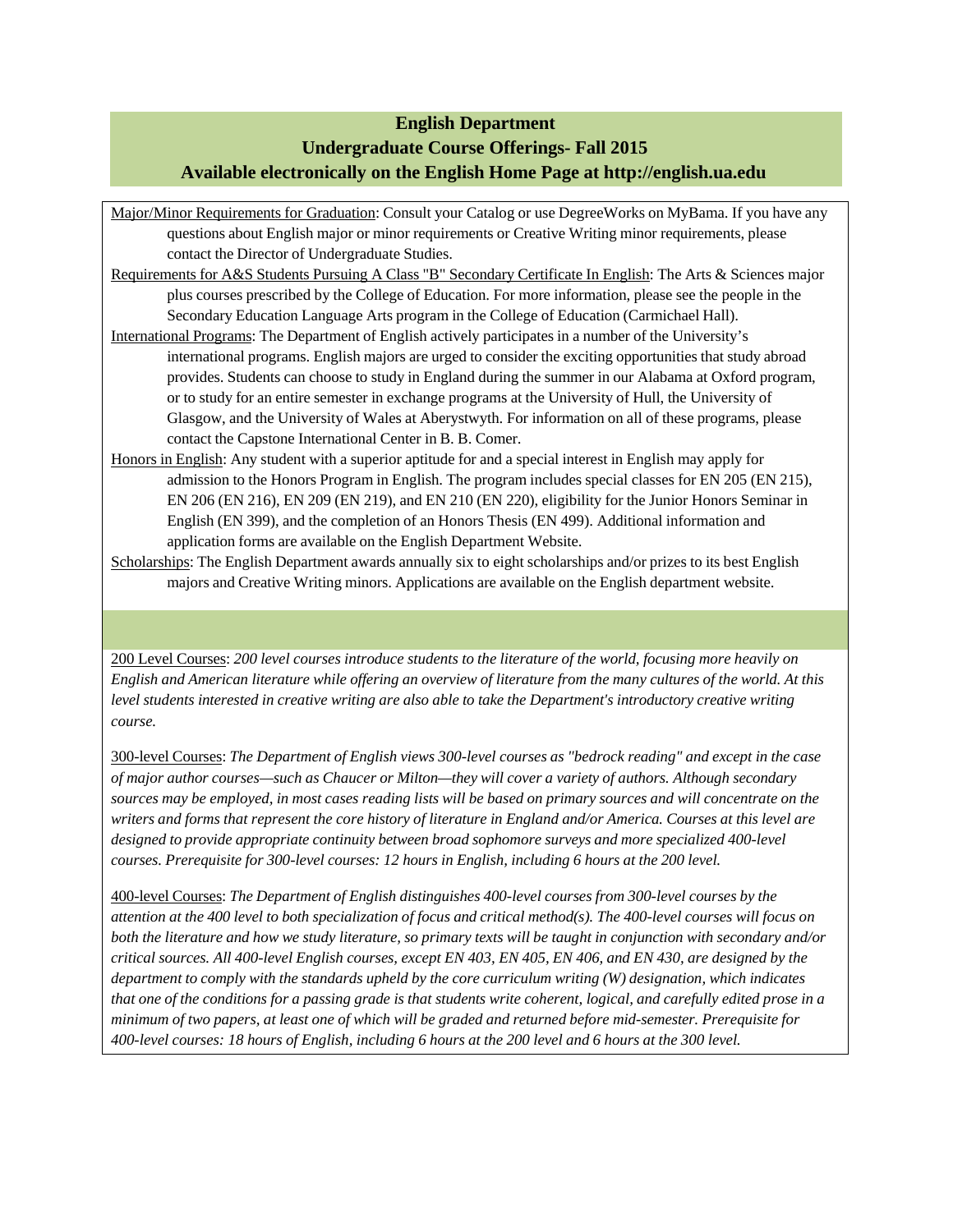### **COURSE OFFERINGS for FALL 2015**

### EN 200 INTRO TO CREATIVE WRITING STAFF

Study of topics that apply across genres of creative writing and an introduction to genre-specific principles. Assigned reading, writing exercises, and other forms of creative experimentation will develop confidence in analyzing, constructing and discussing poems, stories and other forms of imaginative expression. This course is a required prerequisite to all other creative writing classes. **Prerequisites:** EN 101 and 102 (or 103 or 104)

Please refer to the Fall Schedule for available sections and times.

NOTE: You may not take 200 & 300-level creative writing courses at the same time.

### EN 201 HOW ENGLISH WORKS STAFF

This course will introduce students to the wide-ranging discipline of linguistics that incorporates aspects of both the humanities and the social sciences. Students will explore the elements from which languages are composed, examine differences across languages, and see how linguistic data and methods are brought to bear on real-world issues in the realms of psychology, literary studies, sociology, education, and the judicial system. Language will be presented as a constantly changing phenomenon that is embedded in culture and steeped in ideology.

**Prerequisites:** EN 101 and 102 (or 103 or 104)

Please refer to the Fall Schedule for available sections and times.

### EN 205 ENGLISH LIT I STAFF

A survey of English literature from the Anglo-Saxon period to 1800, including, for example, work by Chaucer, Shakespeare, and Milton.

**Prerequisites:** EN 101 and 102 (or 103 or 104)

Please refer to the Fall Schedule for available sections and times.

# EN 206 ENGLISH LIT II STAFF

A survey of English literature from 1800 to the present, including, for example, work by Wordsworth, Coleridge, Dickens, Eliot and Yeats. **Prerequisites:** EN 101 and 102 (or 103 or 104) Please refer to the Fall Schedule for available sections and times.

EN 207 WORLD LIT I STAFF

Survey of World Literature from the Classical Period to the Renaissance. **Prerequisites:** EN 101 and 102 (or 103 or 104)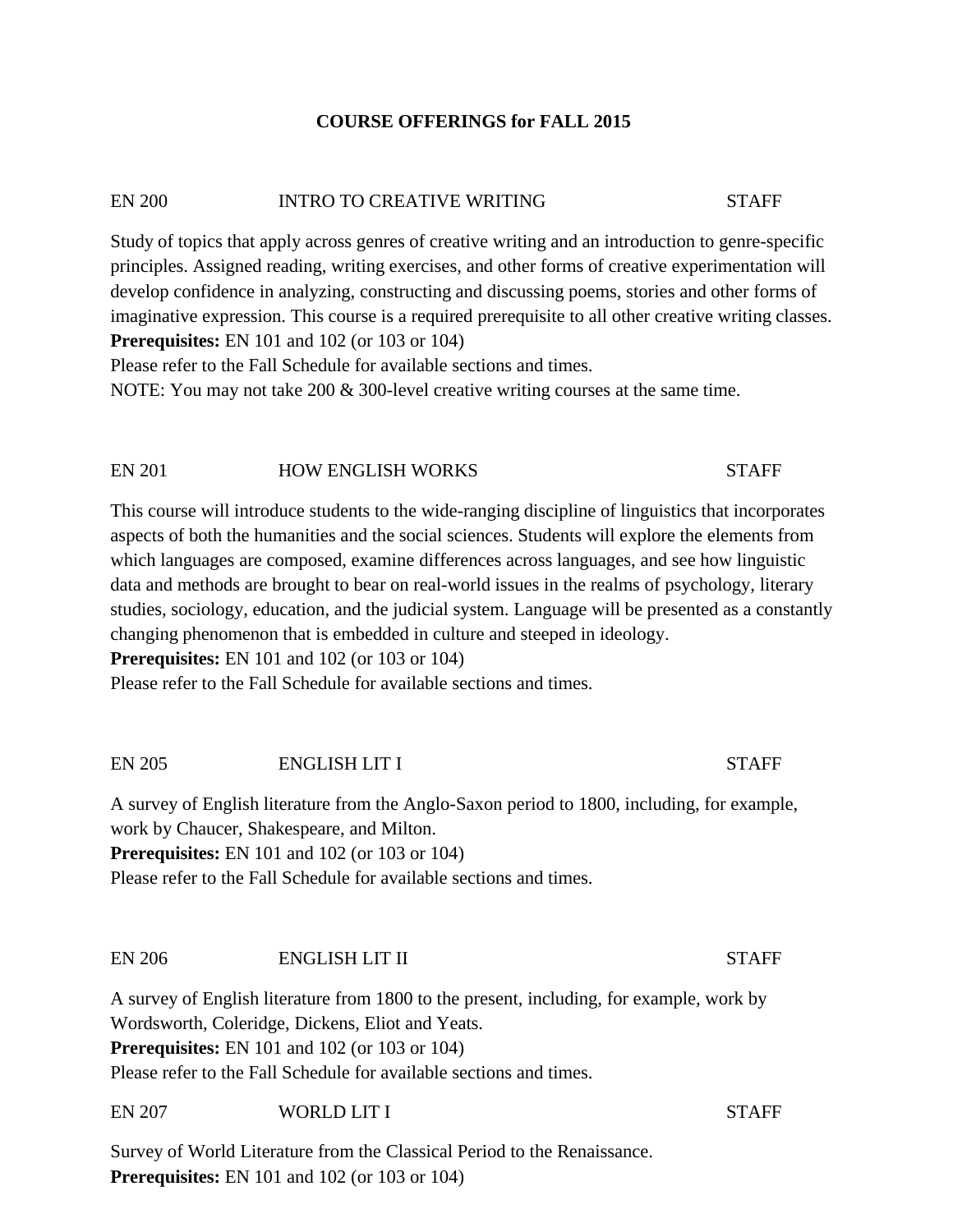Please refer to the Fall Schedule for available sections and times.

| <b>EN 208</b>                                                                                                                                                                                                                                                                 | <b>WORLD LIT II</b>                                                                                                                                                                                    | <b>STAFF</b> |  |
|-------------------------------------------------------------------------------------------------------------------------------------------------------------------------------------------------------------------------------------------------------------------------------|--------------------------------------------------------------------------------------------------------------------------------------------------------------------------------------------------------|--------------|--|
|                                                                                                                                                                                                                                                                               | Survey of World Literature from the Enlightenment to the Modern Period.<br><b>Prerequisites:</b> EN 101 and 102 (or 103 or 104)<br>Please refer to the Fall Schedule for available sections and times. |              |  |
| <b>EN 209</b>                                                                                                                                                                                                                                                                 | <b>AMERICAN LIT I</b>                                                                                                                                                                                  | <b>STAFF</b> |  |
| Survey of American literature from its beginnings to 1865, including, for example, work by Poe,<br>Thoreau, Emerson, Melville, and Whitman.<br><b>Prerequisites:</b> EN 101 and 102 (or 103 or 104)<br>Please refer to the Fall Schedule for available sections and times.    |                                                                                                                                                                                                        |              |  |
| <b>EN 210</b>                                                                                                                                                                                                                                                                 | <b>AMERICAN LIT II</b>                                                                                                                                                                                 | <b>STAFF</b> |  |
| Survey of American literature from 1865 to the present, including, for example, work by Twain,<br>Dickinson, Hemingway, Faulkner and Morrison.<br><b>Prerequisites:</b> EN 101 and 102 (or 103 or 104)<br>Please refer to the Fall Schedule for available sections and times. |                                                                                                                                                                                                        |              |  |
| <b>EN 215</b>                                                                                                                                                                                                                                                                 | HONORS ENGLISH LIT I                                                                                                                                                                                   | <b>STAFF</b> |  |
| Honors section of EN 205.<br><b>Prerequisites:</b> EN 101 and 102 (or 103 or 104)<br>Please refer to the Fall Schedule for available sections and times.                                                                                                                      |                                                                                                                                                                                                        |              |  |
| <b>EN 219</b>                                                                                                                                                                                                                                                                 | HONORS AMERICAN LIT I                                                                                                                                                                                  | <b>STAFF</b> |  |
| Honors section of EN 209.                                                                                                                                                                                                                                                     | <b>Prerequisites:</b> EN 101 and 102 (or 103 or 104)<br>Please refer to the Fall Schedule for available sections and times.                                                                            |              |  |
| <b>EN 249</b>                                                                                                                                                                                                                                                                 | AFRICAN-AMERICAN LIT                                                                                                                                                                                   | <b>STAFF</b> |  |

This course is designed as an introductory survey of texts and discourses within the African American literary tradition. As we explore critical works within this tradition, from slavery through the contemporary period, we will frame our close textual readings and literary analyses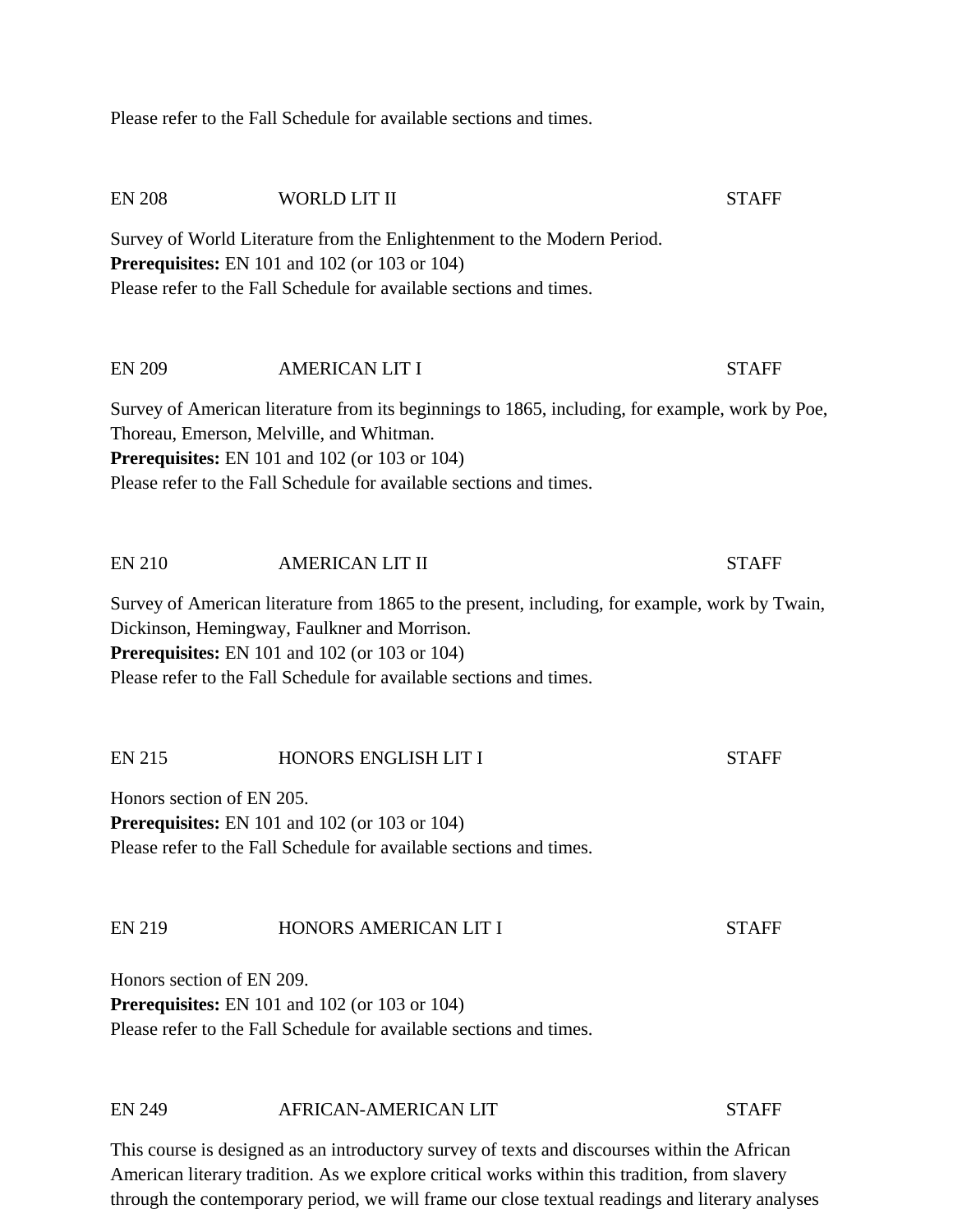within the context of critical movements in social, cultural, and literary history. **Prerequisites:** EN 101 and 102 (or 103 or 104) Please refer to the Fall Schedule for available sections and times.

# EN 300-001 INTRO TO ENGLISH STUDIES TR 12:30-1:45pm Crank

#### **Theory and Multivocality**

This course is designed to introduce students to the various methodological and theoretical practices that guide analysis of literary texts. It is a course far more interested in meditation than indoctrination—the purpose of the class lies not in mastering one way of reading but rather excavating multiple perspectives that lend themselves to the study of literature. We will investigate how work in a variety of disciplines – chiefly, the social sciences, psychology, economics, and philosophy – reflect, complicate, and illuminate literary texts. Throughout the run of the course, we will locate how these various theories might help us to unpack one of the more sophisticated modern American novels, Faulkner's *Absalom, Absalom!* (1936).

# EN 300-002 INTRO TO ENGLISH STUDIES TR 2:00-3:15pm Crank

#### **Theory and Multivocality**

This course is designed to introduce students to the various methodological and theoretical practices that guide analysis of literary texts. It is a course far more interested in meditation than indoctrination—the purpose of the class lies not in mastering one way of reading but rather excavating multiple perspectives that lend themselves to the study of literature. We will investigate how work in a variety of disciplines – chiefly, the social sciences, psychology, economics, and philosophy – reflect, complicate, and illuminate literary texts. Throughout the run of the course, we will locate how these various theories might help us to unpack one of the more sophisticated modern American novels, Faulkner's *Absalom, Absalom!* (1936).

| EN 301-001 | PROSE TOUR | TR 9:30-10:45am | <b>STAFF</b> |
|------------|------------|-----------------|--------------|
|            |            |                 |              |

Close study of the basic principles for composing creative prose. Reading and assigned writing experiments in a broad range of prose strategies. Required of all creative writing minors. **Prerequisite**: EN 200 (This prerequisite is never waived).

| EN 301-002<br>PROSE TOUR | TR 12:30-1:45am | <b>STAFF</b> |
|--------------------------|-----------------|--------------|
|--------------------------|-----------------|--------------|

Close study of the basic principles for composing creative prose. Reading and assigned writing experiments in a broad range of prose strategies. Required of all creative writing minors. **Prerequisite**: EN 200 (This prerequisite is never waived).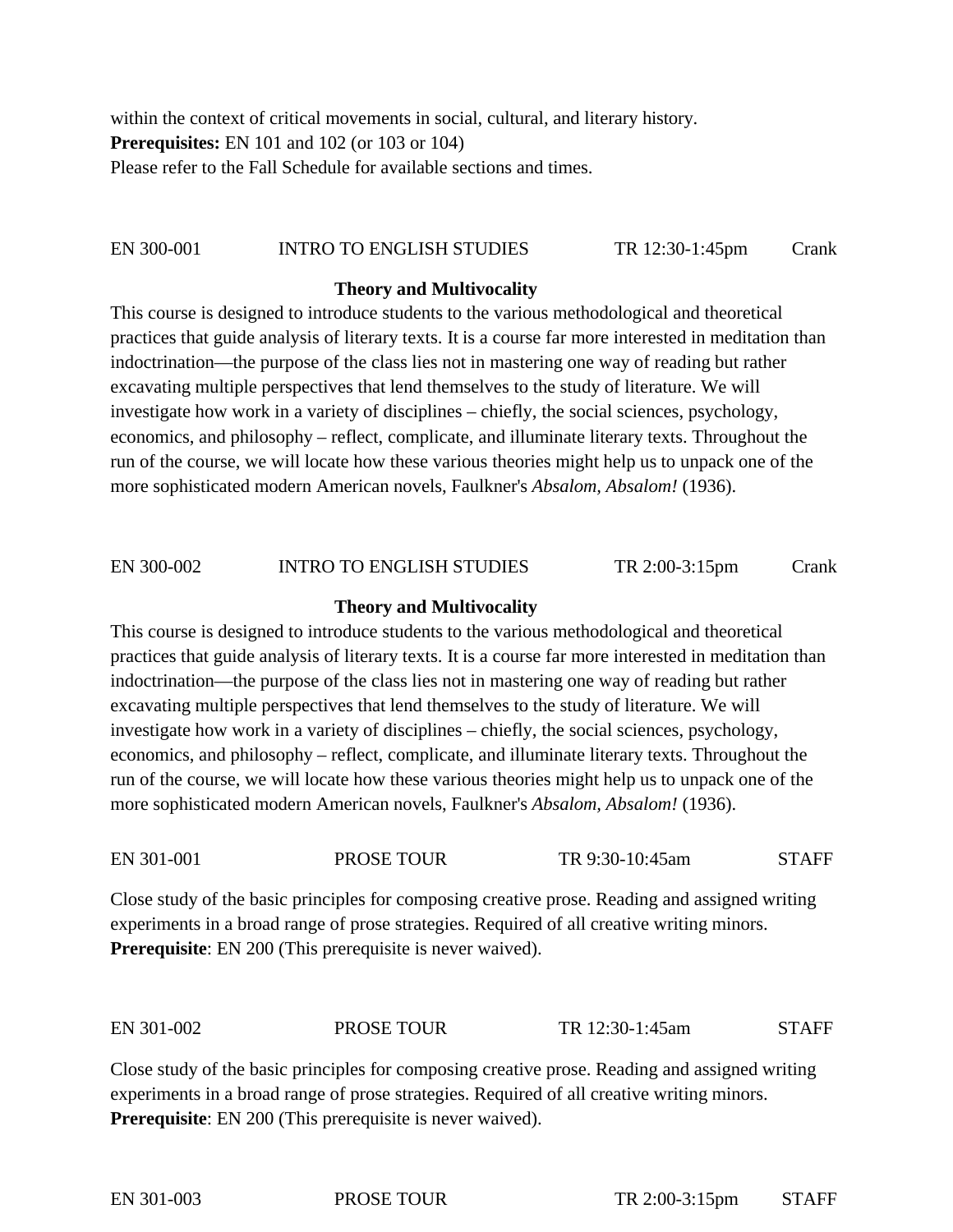Close study of the basic principles for composing creative prose. Reading and assigned writing experiments in a broad range of prose strategies. Required of all creative writing minors. **Prerequisite**: EN 200 (This prerequisite is never waived).

EN 301-004 PROSE TOUR MW 3:00-4:15pm STAFF

Close study of the basic principles for composing creative prose. Reading and assigned writing experiments in a broad range of prose strategies. Required of all creative writing minors. **Prerequisite**: EN 200 (This prerequisite is never waived).

EN 301-005 PROSE TOUR MW 4:30-5:45pm Wells, K

Close study of the basic principles for composing creative prose. Reading and assigned writing experiments in a broad range of prose strategies. Required of all creative writing minors. **Prerequisite**: EN 200 (This prerequisite is never waived).

EN 303-001 POETRY TOUR TR 11:00-12:15pm STAFF

Close study of basic principles for composing poetry. Reading and assigned writing experiments in abroad range of poetic styles. Required of all creative writing minors. **Prerequisite**: EN 200 (This prerequisite is never waived).

EN 303-002 POETRY TOUR TR 2:00-3:15pm STAFF

Close study of basic principles for composing poetry. Reading and assigned writing experiments in a broad range of poetic styles. Required of all creative writing minors. **Prerequisite**: EN 200 (This prerequisite is never waived).

EN 303-003 POETRY TOUR MW 3:00-4:15pm STAFF

Close study of basic principles for composing poetry. Reading and assigned writing experiments in a broad range of poetic styles. Required of all creative writing minors. **Prerequisite**: EN 200 (This prerequisite is never waived).

EN 303-004 POETRY TOUR MW 4:30-5:45pm STAFF

Close study of basic principles for composing poetry. Reading and assigned writing experiments in a broad range of poetic styles. Required of all creative writing minors. **Prerequisite**: EN 200 (This prerequisite is never waived).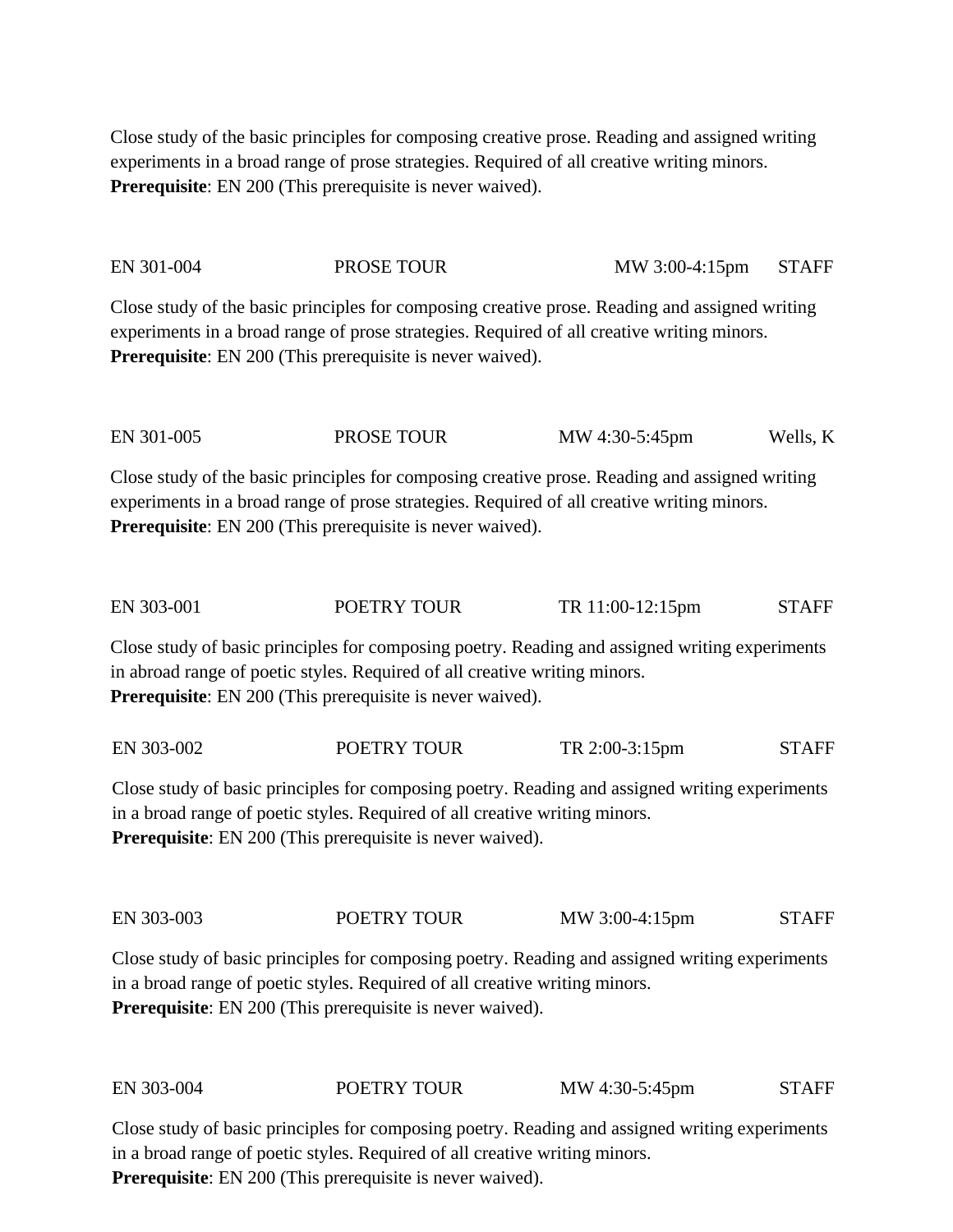#### EN 309-001 ADV EXPOSITORY WRITING TR 11:00-12:15pm STAFF

English 309, an advanced writing workshop, aims to help student writers who want additional expository writing instruction after English 101 and 102. Class members will analyze their writing strengths and weaknesses, set goals for improving their writing and work on practical writing assignments depending partly on their majors or fields of interest. Students will study and practice advanced techniques of effective expository prose, including explanation, logic and persuasion, analysis, evaluation, and stylistic sophistication.

# EN 310-001 SPEC. TOPICS IN WRITING: WRITING TR 9:30-10:45am STAFF IN THE PROFESSIONAL ENVIRONMENT

English 310, section 001 is a special topics course focused on writing in the professional environment. It is designed for advanced students interested in developing their professional written communication skills. This course prepares students to compose and present work in modes, both verbal and visual, expected in professional environments including letters, memos, resumes, business plans, visual analysis and production, and verbal skills including interviewing and presentations.

Students will also practice composing processes, research relevant professional questions and practice professional problem-solving in written communications. As an integral part of these activities, we will examine the rhetorical nature of professional discourse in addressing diverse audiences, sometimes with multiple purposes.

### EN 310-002 SPECIAL TOPICS IN WRITING TR 11:00-12:15 Oliu

#### **Slash / Pine**

Students in the Advanced Slash Pine internship will select, design, and produce the chapbooks from our national call for submissions. They will coordinate our larger community events (such as the Writers Hike and the Cahaba Film Project), and attend festivals and appropriate conferences as funding permits.

Students will also produce a portfolio of original creative work from place-based and other writing projects. Students will be expected to work with and mentor those enrolled in the introductory class.

#### EN 310-003 SPECIAL TOPICS IN WRITING TR 2:00-3:15pm Weiland

### **Public Relations Literacies**

Students will participate in the creation of content and images for the English Department's online newsletter, The Chambered Nautilus, and in research and presentation methods for University programs, English major alumni, and departmental activities. We will study a wide variety of writing such as profiles, satire, human-interest stories, and creative pieces.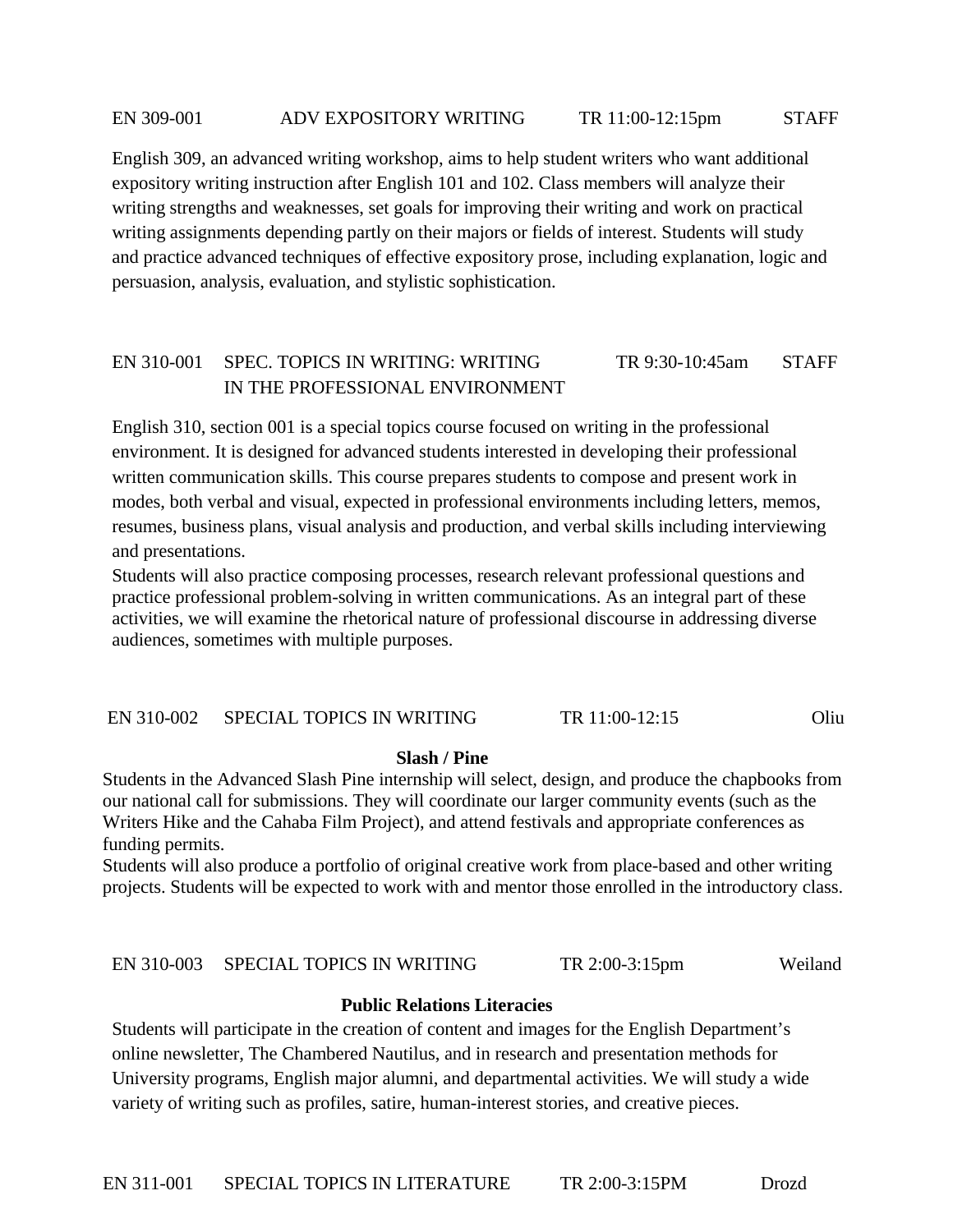# **Film and Literature**

This course will be taught in English. The aim of this course is to study and compare specific trends in literature and in film making. Fellini, Antonioni, Bertolucci, Bellocchio, Taviani, and Tornatore will be studied together with Pirandello, Sartre, Camus, Joyce, and Calvino.

Discussions on writing and filming will accompany our readings. The existential and the decadent hero will be the focus of the course. Both these topics are rooted in the aesthetics of the late 1800's and on great part of the philosophical and theoretical attitudes of the 20<sup>th</sup> century. We will view the films and read the books while keeping in mind the broader cultural background and the "language(s)" in which they were written.

# EN 311-004 SPECIAL TOPICS IN LITERATURE MWF 10:00-10:50am McKnight

Topics vary from semester to semester and may include courses offered by other departments. May be repeated for a maximum of 9 hours.

# EN 317-001 WRITING CENTER PRACTICUM TR 11:00-12:15pm Dayton

This is an internship-style course. Topics include: theory and practice of writing center work, best practices for one-on-one writing instruction, and introduction to the study and practice of composition. Course time will be divided between reading, writing, and hands-on work as tutorinterns in the Center. Interested students should contact Dr. Amy Dayton, adayton@ua.edu, with questions.

### EN 319-001 TECHNICAL WRITING MWF 10:00-10:50am STAFF

Focuses on principles and practices of technical writing, including audience analysis, organization and planning, information design and style, usability testing, and collaborative writing. Special emphasis will be placed on composing instructions, various kinds of reporting such as investigative and feasibility studies, document design for technical presentations, proposals and collaborative composition.

**Prerequisites**: EN 101 and EN 102 (or equivalent) and junior standing.

# EN 319-002 TECHNICAL WRITING MWF 12:00-12:50pm STAFF

Focuses on principles and practices of technical writing, including audience analysis, organization and planning, information design and style, usability testing, and collaborative writing. Special emphasis will be placed on composing instructions, various kinds of reporting such as investigative and feasibility studies, document design for technical presentations,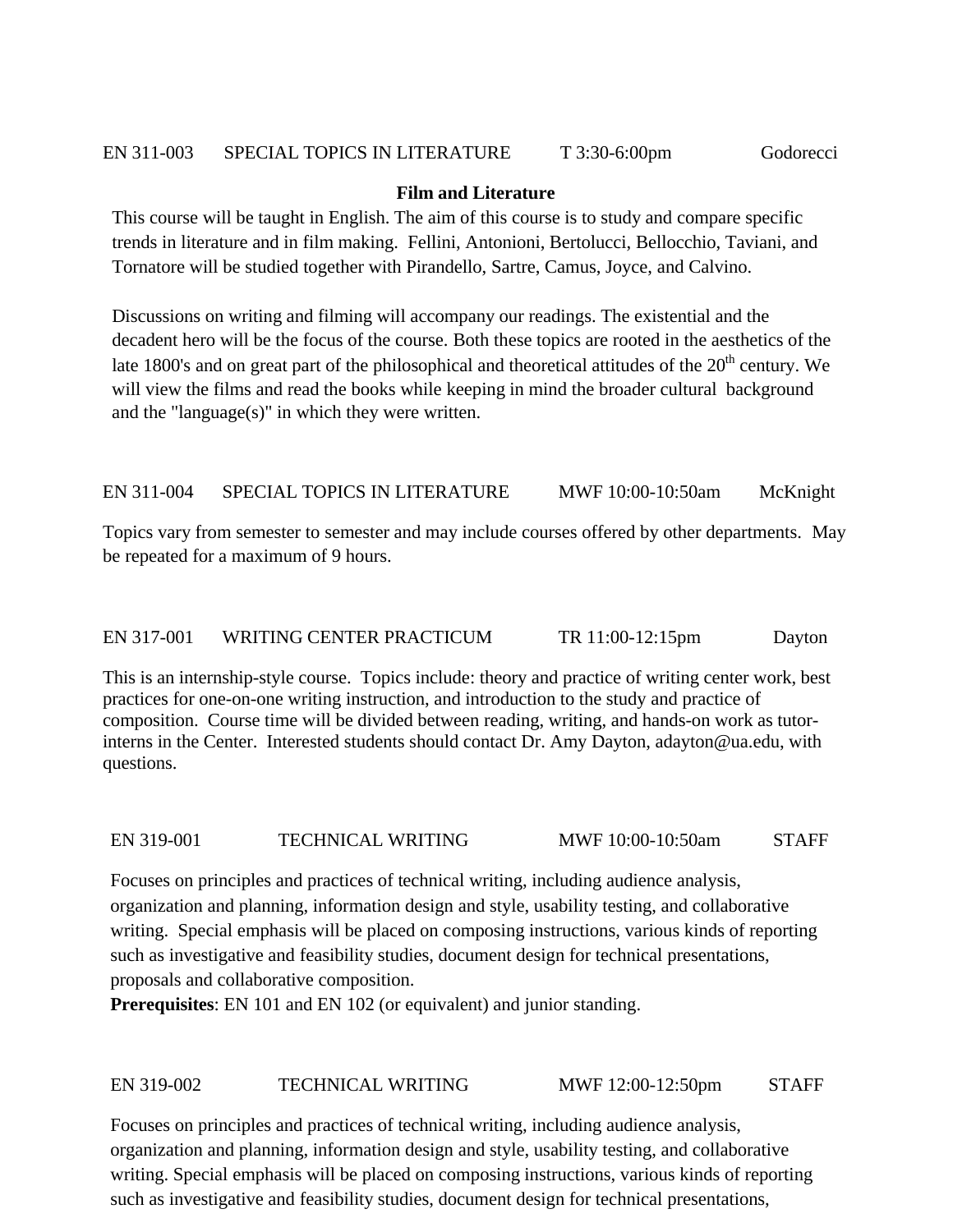proposals and collaborative composition. **Prerequisites**: EN 101 and EN 102 (or equivalent) and junior standing.

EN 319-003 TECHNICAL WRITING TR 9:30-10:45pm Robinson

Focuses on principles and practices of technical writing, including audience analysis, organization and planning, information design and style, usability testing, and collaborative writing. Special emphasis will be placed on composing instructions, various kinds of reporting such as investigative and feasibility studies, document design for technical presentations, proposals and collaborative composition.

**Prerequisites**: EN 101 and EN 102 (or equivalent) and junior standing.

EN 319-004 TECHNICAL WRITING TR 2:00-3:15pm STAFF

Focuses on principles and practices of technical writing, including audience analysis, organization and planning, information design and style, usability testing, and collaborative writing. Special emphasis will be placed on composing instructions, various kinds of reporting such as investigative and feasibility studies, document design for technical presentations, proposals and collaborative composition. Prerequisites: EN 101 and EN 102 (or equivalent) and junior standing.

# EN 319-005 TECHNICAL WRITING TR 3:30-4:45pm STAFF

Focuses on principles and practices of technical writing, including audience analysis, organization and planning, information design and style, usability testing, and collaborative writing. Special emphasis will be placed on composing instructions, various kinds of reporting such as investigative and feasibility studies, document design for technical presentations, proposals and collaborative composition. Prerequisites: EN 101 and EN 102 (or equivalent) and junior standing.

# EN 320-001 INTRO TO LINGUISTICS TR 9:30-10:45am Nelson

Introduction to the study of language, including subjects such as language acquisition, variation, and origins. The system of sounds, syntax, and meaning are illustrated in English and other languages. This course is a prerequisite for EN 466.

# EN 320-002 INTRO TO LINGUISTICS TR 11:00-12:15 pm Popova

This course covers the four main areas of theoretical linguistics (phonology/phonetics, morphology, syntax, and semantics) as well as major areas of applied linguistics (psycholinguistics, sociolinguistics, language acquisition, and historical linguistics). Additional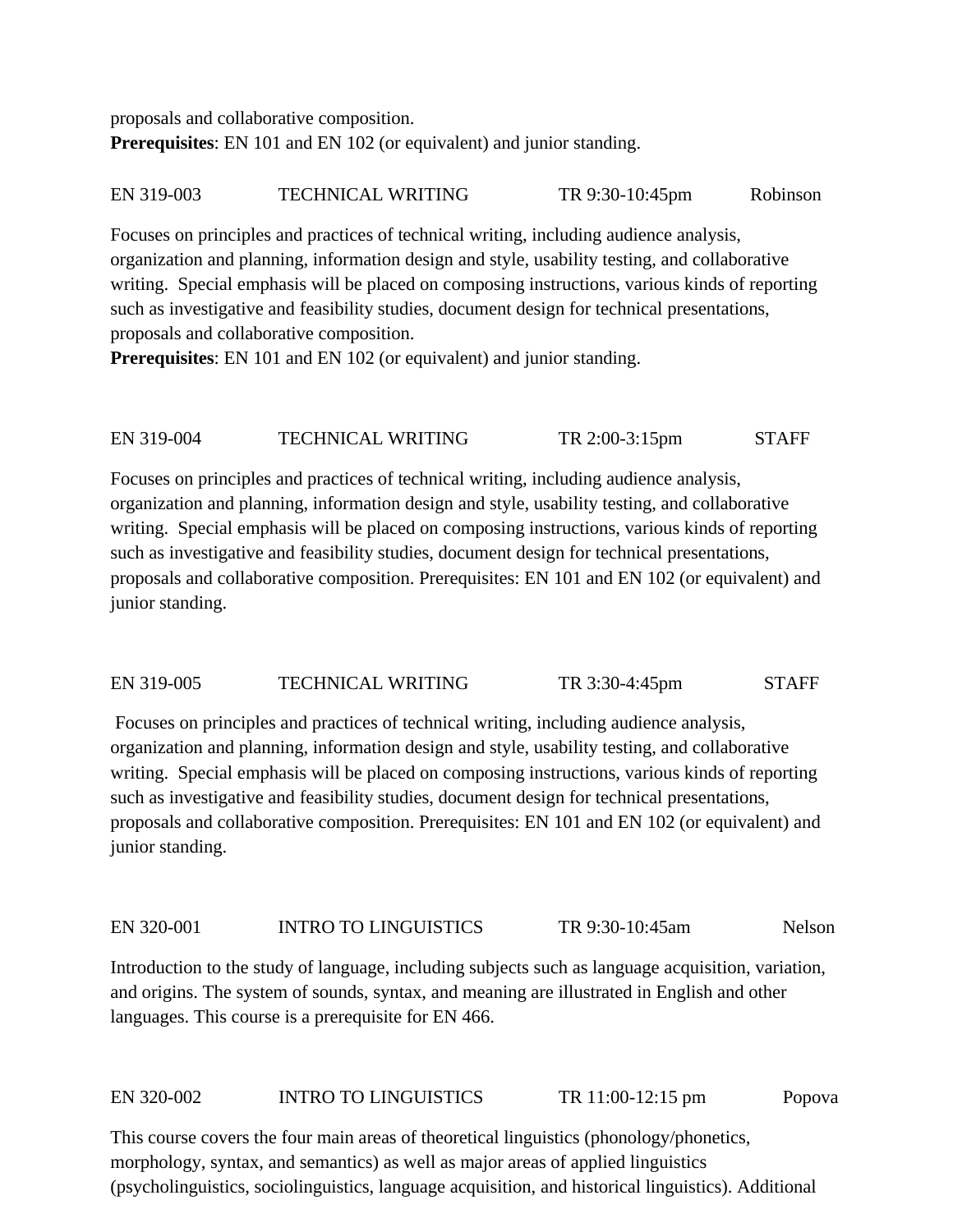related topics of interest (e.g., language and culture) are also discussed. This course is a prerequisite for EN 466.

# EN 321-001 LINGUISTIC APPROACHES TR 9:30-10:45 Popova TO ENGLISH GRAMMAR

A study of English grammar integrating principles from linguistic theory with structural approaches to grammar. The course includes a focus on the expectations of grammatical usage in different contexts and an understanding of how to apply this knowledge in a pedagogical setting. This course is a prerequisite for EN 466.

EN 329-001 DIRECTED STUDIES TERR TBA Manora

**Prerequisite**: Enrollment only by previous arrangement with a specific instructor and with the permission of the director of undergraduate English studies. A reading list and a draft syllabus are required. Please see the departmental website for more information.

| EN 329-002<br><b>DIRECTED STUDIES</b><br>TBA | Manora |
|----------------------------------------------|--------|
|----------------------------------------------|--------|

**Prerequisite**: Enrollment only by previous arrangement with a specific instructor and with the permission of the director of undergraduate English studies. A reading list and a draft syllabus are required. Please see the departmental website for more information.

EN 331-001 CHAUCER TR 12:30-1:45pm Hornsby

In this survey of Chaucer's works we will carefully study his dream visions, Troilus and Criseyde, and The Canterbury Tales. The texts will be in Middle English. We will consider the cultural contexts out of which Chaucer's works were produced and the formation of his literary reputation as the "father" of English poetry.

Texts: TBA.

Requirements: participation in discussion, quizzes on Chaucer's language, two major exams, one paper.

| EN 333-001 | <b>SHAKESPEARE</b> | TR 3:30-4:45pm | <b>STAFF</b> |
|------------|--------------------|----------------|--------------|
|            |                    |                |              |

An introduction to Shakespeare's plays and poems. Elizabethan customs, politics, history, and philosophies are examined in relation to his works.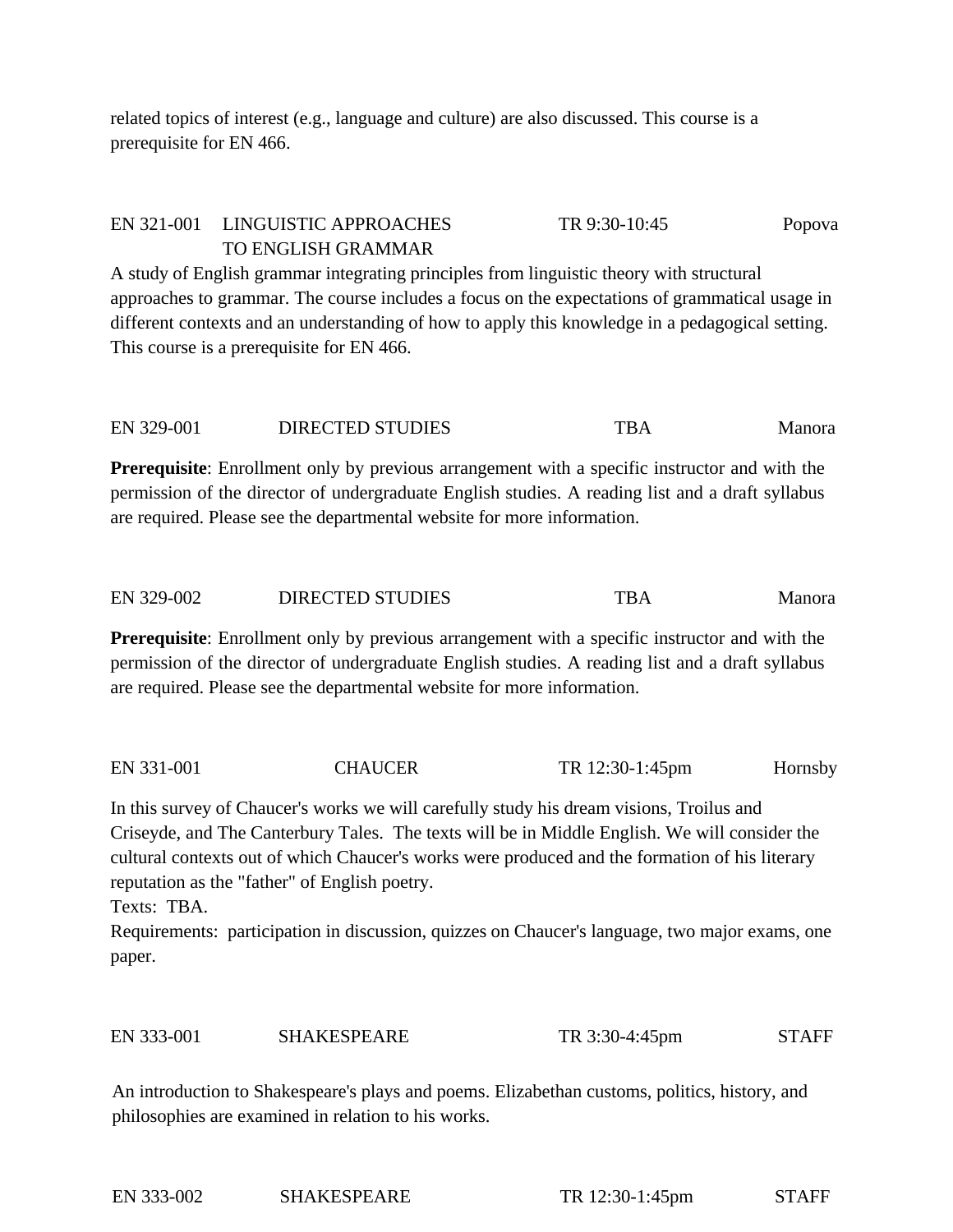An introduction to Shakespeare's plays and poems. Elizabethan customs, politics, history, and philosophies are examined in relation to his works.

### EN 334-001 SEVENTEENTH-CENTURY LIT TR 9:30-10:45am Purdue

A cross-genre survey of literature in English from 1603 to 1660. Authors may include John Donne, Ben Jonson, Francis Bacon, John Webster, Lady Mary Wroth, William Bradford, Anne Bradstreet, and Andrew Marvell.

# EN 340-001 AMERICAN LITERATURE TO 1900 TR 8:00-9:15am Beidler

# **American Writers to 1820**

A study of early American writing focusing on the contact era and the colonial and revolutionary periods. Figures covered will include Smith, Bradford, Winthrop, Rowlandson, Bradstreet, Wigglesworth, Taylor, Cooke, Edwards, Woolman, Byrd, Knight, Equiano, Franklin, Crevecoeur, Paine, Freneau, Wheatley, Barlow, Tyler, and Foster. Texts will include a variety of genres, both literary and popular. Tests will include a midterm and a final, each consisting of 20 major IDs. To improve expository prose skills, out-of-class assignments will include two short (3-5 page) critical essays.

# EN 343-001 BRITISH FICTION TO 1900 MWF 12:00 - 12:50pm Burke

### **Genre and Gothicism: The Rise of the Novel, 1740-1900**

There has been a dramatic revolution in the way we read novels over the past forty or so years. None, it seems, as sweeping as the "gendering" of the novel. We will attend to traditional matters in this course, but the focus of our attention will most often be on how female authors represent men and then on how male authors represent women. To that end, we will read and discuss six novels in three pairs, in each instance one by a female author, then another by a male author. We will start our course with an examination of *The Castle of Otranto* (1764) by Horace Walpole and then turn to *The Mysteries of Udolpho* (1794) by Ann Radcliffe. We will next consider Jane Austen's *Northanger Abbey* (1818)/ and/or Mary Shelley's *Frankenstein* (1818) to be followed by a historical novel by Sir Walter Scott, most likely *Redgauntlet* (1820). We will finish the course with two well-known novels *Jane Eyre* (1847) by Charlotte Bronte and *Dracula* (1897) by Bram Stoker. In this course students can expect there to be regular reading quizzes, two papers to be written out of a class, and a final exam to be written in class.

### EN 348-001 ROMANTIC LITERATURE MW 3:00 - 4:15pm Tedeschi

### **British Romantic Literature**

This course provides a survey of literature written during the British Romantic period (roughly 1789-1832), a time of intense debate and turmoil over issues such as the rights of man and woman, the French Revolution, and the reform of Parliament. The survey includes an overview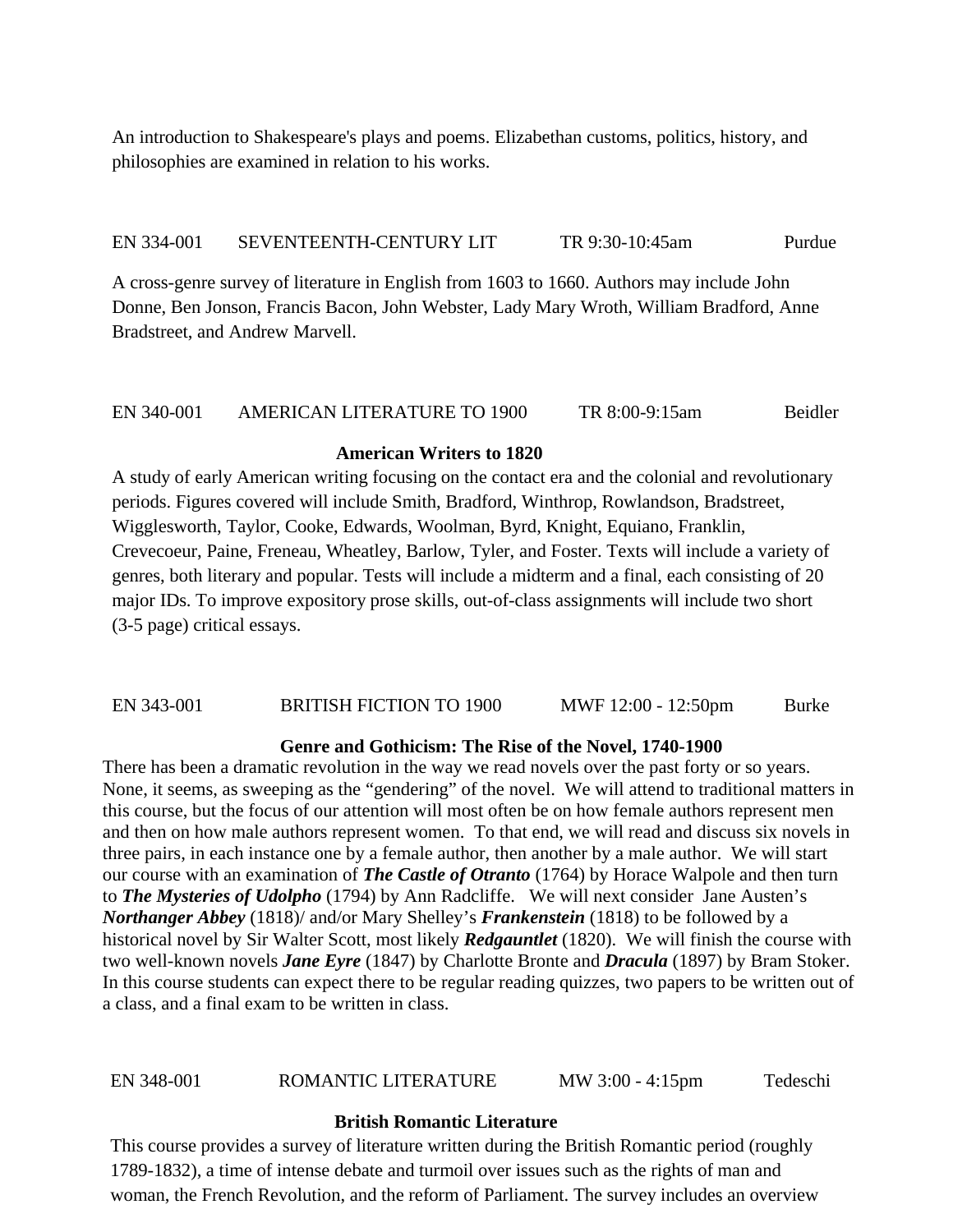of work in several genres, including poetry, the novel, and nonfiction prose; introduces many of the period's most influential authors, including Blake, Coleridge, Wordsworth, Byron, Mary and Percy Shelley, and Keats; and provides an introduction to the authors' social, political, and intellectual contexts. Among the recurring themes of the period will be the authors' political views, relations to the reading public, and conceptions of man's relation to nature.

# EN 350-001 / AAST 350-1 TOPICS IN AFRICAN-AMERICAN LIT MW 3:00-4:15 Manora

# **20th/21st Century African American Women's Literature**

This course is a multi-genre study of works by African American women writers in the 20th and 21st Centuries. As we move through the century, from Modernism and the Harlem Renaissance through the Black Arts Movement to the Contemporary and Postmodern periods, we will focus on issues related to narrative, identity, and subjectivity, while also considering these works within the context of critical discourses in social, cultural, and literary history. Authors will include Larsen, Hurston, Morrison, Walker, and Naylor. Requirements include active and engaged presence and participation, regular critical responses, one 4-5 page paper, and a final paper.

EN 350-002 / TOPICS IN AFRICAN-AMERICAN LIT MWF 1:00-1:50pm Yoon AAST 495-2 / AMS 402-1

### **Global Harlem: World Literature and the African Diaspora**

This seminar will take the Harlem Renaissance as a point of departure to explore how  $20<sup>th</sup>$  and  $21<sup>st</sup>$ century African diaspora literature constitutes a network of world literature.

The course will be divided into two parts. The first will map the globalization of the Harlem Renaissance within the context of mid-twentieth century pan-Africanism, and in particular, its transnational entanglements with the Caribbean, Europe and the African continent. We will compare the poetry of Langston Hughes, Aimé Césaire, Claude McCay and Léopold Sédar Senghor through the discourses of cosmopolitanism, "négritude," and human rights.

The second part will move to the contemporary moment through a comparison of texts from a new generation of African and African diaspora writers in both American and European contexts. For example, we will juxtapose writers such as Edwidge Danticat and Chimamanda Ngozi Adiche with Fatou Dioume and Zoë Wicomb through an analysis of gender, immigration and Afropolitanism.

Specifically, this seminar will ask: what are the forms of African diaspora? What is the relationship between pan-Africanism and Afropolitanism? How do recent patterns of immigration expand diasporic imaginations? What kinds of dialogues emerge through a comparison of African-American literature and "Afro-European" literature? And finally, how can we articulate diaspora *as* a method of reading itself?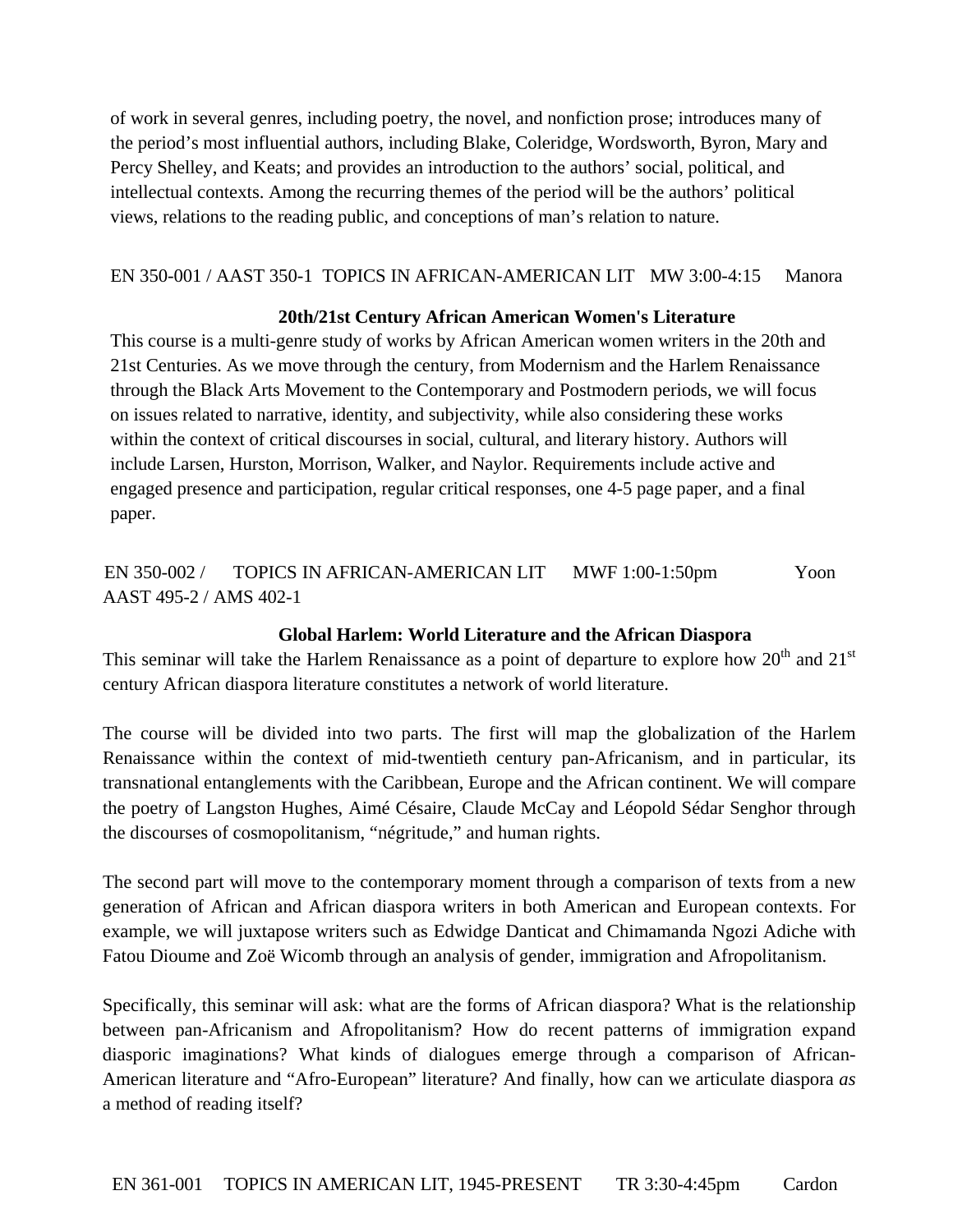### **Cross-Cultural Encounters**

A survey of major literary figures, critical movements, historical events, and significant texts since the Second World War in the U.S. Since its roots in the Colonial period, before it was even a nation, the U.S. has evolved from the meeting and intersecting of different cultural groups – encounters often characterized by hostility and oppression. Since World War II, American literature has grown increasingly multicultural, giving voice to various participants in these crosscultural encounters. In this special topics course, we will read novels by authors including Philip Roth, Alice Walker, and Sherman Alexie, among others. These novels explore the tensions, injustices, and occasional triumphs arising from historical moments that brought different ethnic, racial, national, and LGBT groups together over the past 70 years.

### EN 362-001 TOPICS IN BRITISH LIT 1900-1945 TR 2:00-3:15pm Deutsch

This will be a cross-genre survey of the major literary figures of the first half of the twentieth century in Britain. We will view these writers through the lens one of the defining social, religious, political, and economic movements of the period: British Aestheticism. A movement that inspired both complex philosophies and tabloid scandals, British Aestheticism engaged issues of cultural elitism, war, Christianity, hypocrisy, sexuality, and occasionally drug use and threats of enemy invasions. Beginning with works by Oscar Wilde and Walter Pater, we will move on to drama, novels, and poetry by G. B. Shaw, Katharine Burdekin, D. H. Lawrence, E. M. Forster, Aldous Huxley, Virginia Woolf, T. S. Eliot, Noel Coward, and others.

| EN 400-358 / EN 500-340 | <b>SENIOR SEMINAR</b>              | $S$ 9:00-5:00pm | <b>STAFF</b> |
|-------------------------|------------------------------------|-----------------|--------------|
| EN 400-360 / EN 500-360 | <b>SENIOR SEMINAR</b><br>& Gadsden | $S$ 9:00-5:00pm | <b>STAFF</b> |

# EN 408-001 ADV CREATIVE WRITING TR 8:00-9:15a.m. Parker

### **Treasure Hunting**

One way for a poem to come into existence is to make one in your room. Another way is to find a long-abandoned empty pool and see what God, or the people who used to swim there, might have left for you. In this class we will go out into the street, find things, and bring them in. We will also study writers like John Ashbery, Annie Dillard, and Vladimir Nabokov to see how the wolf-tooth in the abandoned pool, or the baby blue socks clinging to the sewer grate, can become poetry. **Prerequisites**: EN 200 and EN 301 and EN 303.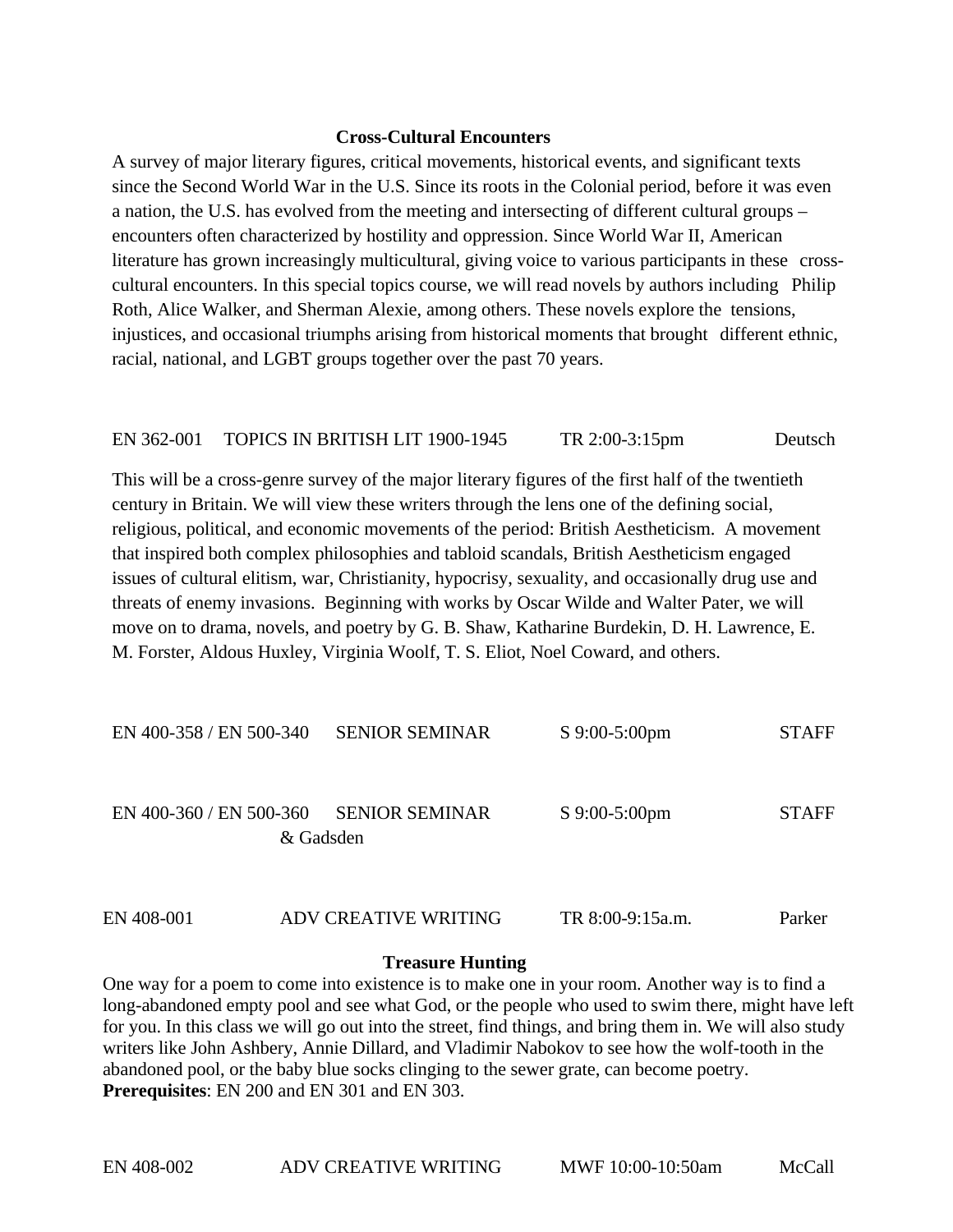Special topics in imaginative writing. Focus may be on poetry, fiction, non fiction or a combination. Students produce imaginative writing and read related texts. **Prerequisites**: EN 200 and EN 301 and EN 303.

#### EN 408-003 ADV CREATIVE WRITING MWF 2:00-2:50 Johnson

Special topics in imaginative writing. Focus may be on poetry, fiction, non fiction or a combination. Students produce imaginative writing and read related texts. **Prerequisites**: EN 200 and EN 301 and EN 303.

#### EN 408-004 ADV CREATIVE WRITING MW 3:00-4:15pm Reyes

Declarations of rights abound in the history of literature. Everything from the U.S. Declaration of Independence to Olympe de Gouge's The Rights of Woman, Jean-Jacques Dessalines's Liberty or Death to the Black Panther Party Manifesto, writing has been used as a medium to initiate a conversation about our inalienable individual and collective human rights. From a traveler's perspective in Chile, our focus will be to search for those stories that find meaning and solutions for individuals and groups abroad and to communicate those concerns to our readership at home. We will research contemporary Chilean issues prior to arrival, not the least of which is the country's recent history with military dictatorship and how the country remembers its past. As we explore several key cities, we will encounter concerns with race, income inequality, environmental degradation, urban sprawl, healthcare, and the debate between public and private education, among other social and political issues. The goal is to combine research with our first-hand experiences so that our journal entries, creative projects, and major writing assignment will inform an American audience about the concerns of people abroad.

**Prerequisites**: EN 200 and EN 301 and EN 303.

EN 408-005 ADV CREATIVE WRITING TR 9:30-10:45am McWaters, A

This class will offer students the opportunity to work in illustrated narrative form. The class consists of immersion in reading, writing, and drawing assignments. With a historically diverse set of books at hand, we will seek the best expression of madness and happiness that illustration may hold for the individual writers enrolled. Students will be encouraged to experiment—and presumably, from time to time, spectacularly fail—with the form.

**Prerequisites**: EN 200 and EN 301 and EN 303.

#### EN 408-006 ADV CREATIVE WRITING TR 11:00-12:15pm Staples

### **[Re]mark[s] of the Beast**

"I is an other," wrote French prose-poet Arthur Rimbaud. For the most part, our unconscious experiences and, so too our deepest selves, lie beyond our recognition. Writing, however and somewhat ironically, can help us access a state of being where meaning and selfhood are destabilized. What arises in their place? That mysterious beast is the animal we will explore in this course. We will read and discuss published writing, host visiting writers in our class; keep a writer's notebook, write and discuss our own work, and give a public reading. Texts may include: *Illuminations*, Arthur Rimbaud; *Song of Myself*, Walt Whitman; *Howl*, Allen Ginsberg;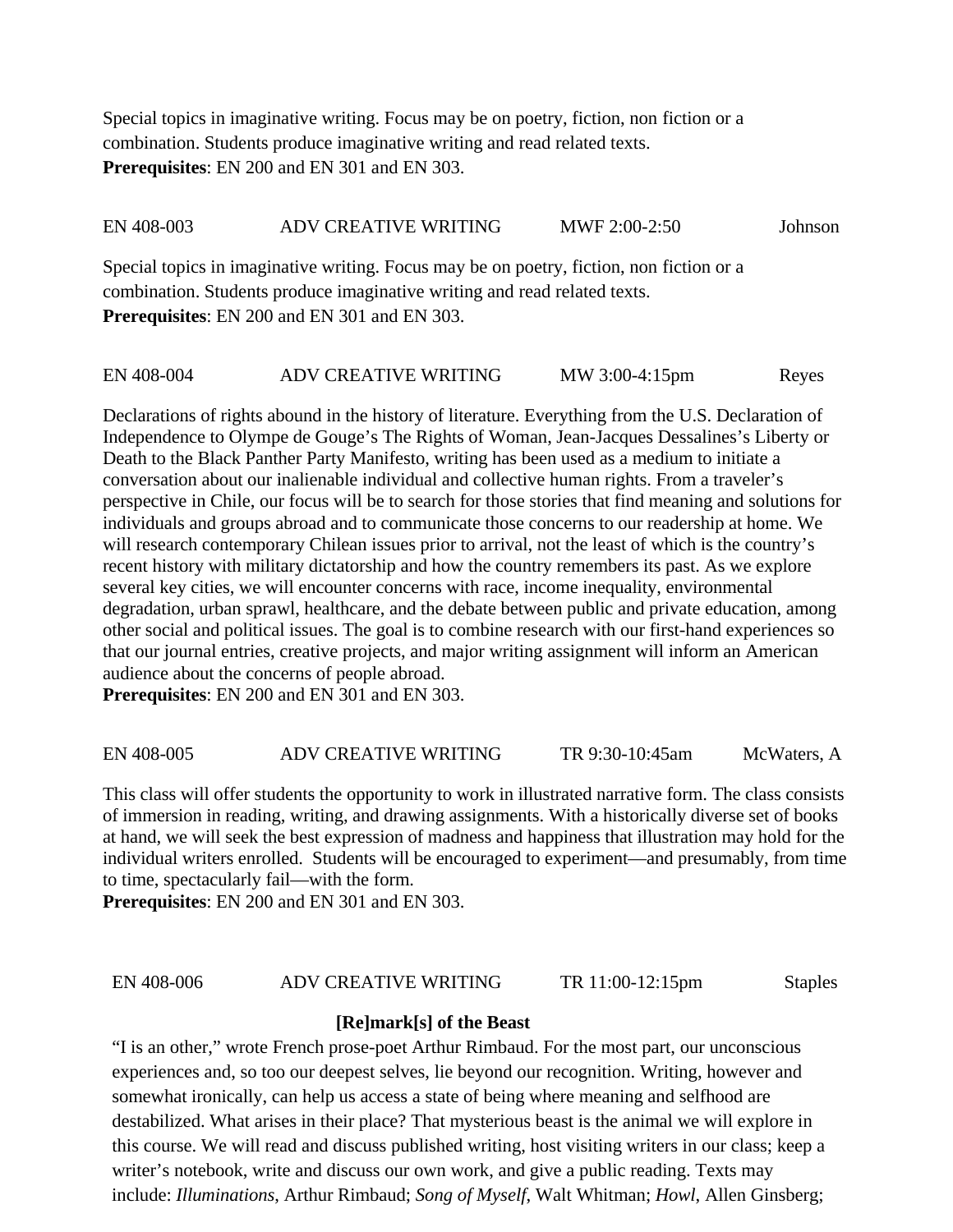*Four Questions of Melancholy*, Tomaz Salamun; *Descent of Alette*, Alice Notley; *Manatee/Humanity*, Anne Waldman; *Mule*, Shane McCrae; *Ecodeviance*, CA Conrad; *Cow*, Ariana Reines; *I'm Ok, I'm Pig*, Kim Hyesoon; *Only Jesus Could Icefish in Summer*, Abraham Smith; *Beast Feast*, Cody Rose-Clevidence. Selections from *The Animal that Therefore I Am*, Jacques Derrida; *The Open: Man and Animal*, George Agamben; *The Powers of Horror*, Julia Kristeva.

**Prerequisites**: EN 200 and EN 301 and EN 303.

#### EN 408-007 ADV CREATIVE WRITING TR 12:30-1:45pm Rawlings

#### **Comedy**

"There is a thin line between the comic and the horrible," claims Milan Kundera. Why should this be the case? This will be a hands-on course investigating forms and strategies of comedy. We'll read in several genres and watch performances by comedians, and we'll also discuss contexts for comedy such as race, class, nationality and gender. Possible texts include David Kirby, The Ha-Ha; Roddy Doyle, The Van; Sandra Tsing Loh, Depth Takes a Holiday; Aravind Adiga, White Tiger. We'll also investigate the relationship between comedy on the stage and page. Writing assignments will range from a short monologue to a longer comic work of prose, poetry, or nonfiction. Poets and prose writers welcome. Everyone will tell a joke or two. **Prerequisites**: EN 200 and EN 301 and EN 303.

EN 408-008 ADV CREATIVE WRITING T 2:00-4:30pm Guthrie

Special topics in imaginative writing. Focus may be on poetry, fiction, non-fiction or a combination. Students produce imaginative writing and read related texts. **Prerequisites**: EN 200 and EN 301 and EN 303.

EN 411-001 ADV STUDIES COMP / MULTI-CULTURAL LIT TR 12:30-1:45pm Ulmer

#### **Classical Backgrounds**

This class introduces students to some of the greatest stories ever told, all of them foundational texts of the western canon that have influenced English literature notably. We will begin with Homer's epics of war and homecoming—*The Iliad* and *The Odyssey*, respectively—and then turn to famous Greek tragedies from 5th century BCE Athens, including Sophocles' *Oedipus the King*. The class will conclude by considering how Roman history and the rise of the Roman empire in particular informs Virgil's brilliant secondary epic, *The Aeneid*. Texts: The Robert Fagles translations of the *The Iliad*, *The Odyssey*, Aeschylus' *Oresteia*, Sophocles' "Theban Plays," and *The Aeneid*; and also the volume Euripides 1 from the University of Chicago complete Greek tragedy series. Two papers, frequent reading quizzes, and a take-home final exam.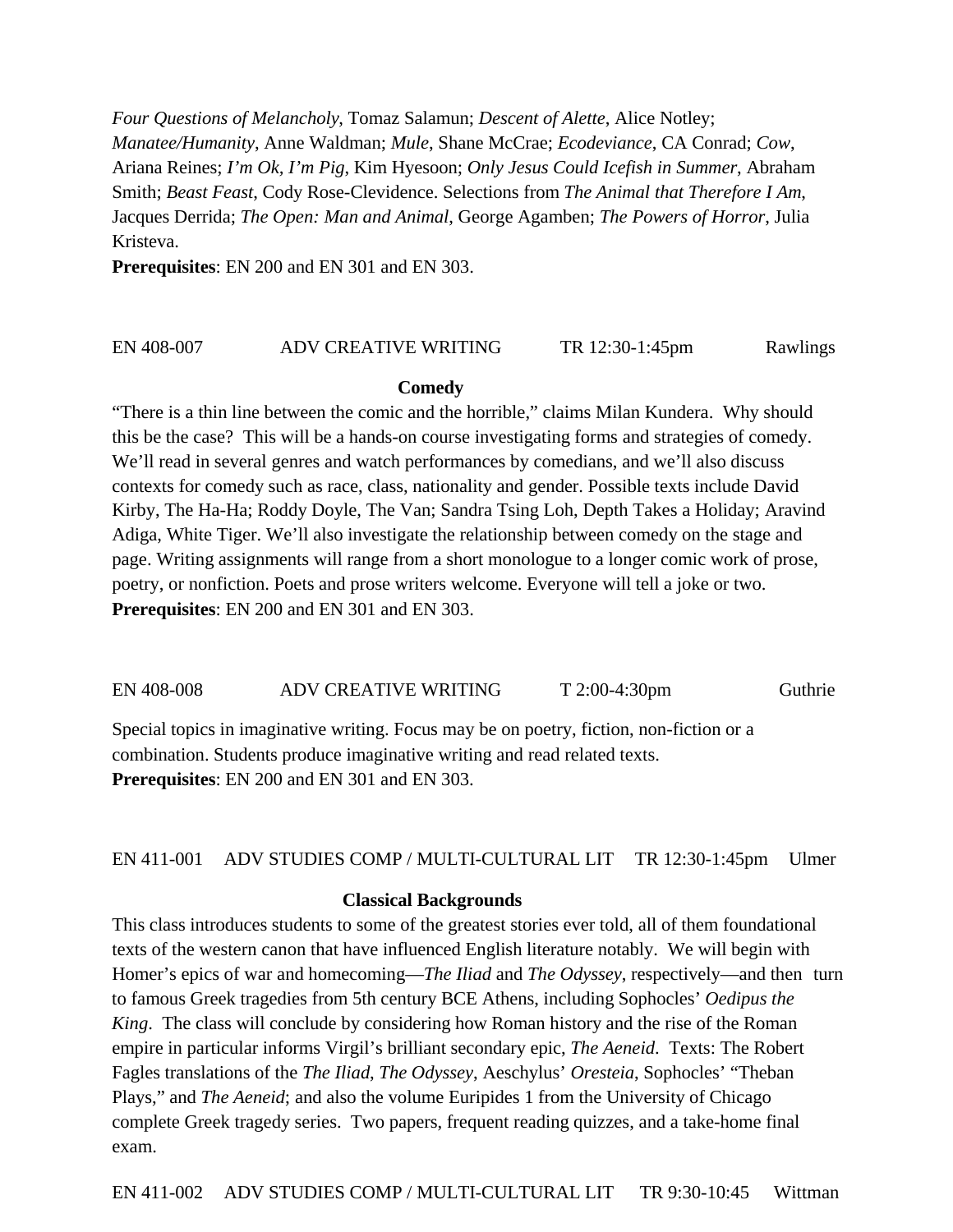#### **World Literature**

The category of world literature is a difficult one to define, particularly in a country where only 3% of books published annually are translated. In fact, the United States may be the only place in the world where the notion of world literature still has currency. In this course, we will examine this category and the conditions which birthed this contested category. What is world literature and how are the foreign-language texts published in the United States deemed meritorious? Is the category of world literature geographically determined or is it more of a stylistic or aesthetic category? We will investigate how literature arrives on the global stage with a look at international literary prizes. Coursework will include the creation of our own prize-granting committee. Possible readings include work by Ismail Kadare, Thomas Bernhard, Salman Rushdie, J.M Coetzee, Elfriede Jelinek, Orhan Pamuk, and Haruki Murakami.

#### EN 411-003 ADV STUDIES COMP / MULTI-CULTURAL LIT TR 2:00-3:15pm Harris

### **African American and Caribbean Women Writers**

This course will focus on comparisons between African American and Caribbean Women writers. Fiction and poetry, with perhaps a play or two, will form the basis of these comparisons. Among the writers who may be included in the course are the following: Louise Bennett, Erna Brodber, Gwendolyn Brooks, Michelle Cliff, Maryse Conde, Edwidge Danticat, Rita Dove, Lorna Goodison, Zora Neale Hurston, Jamaica Kincaid, Nella Larsen, Paule Marshall, Velma Pollard, and Margaret Walker. We will pay particular attention to questions of identity formation, migration across national and international boundaries, familial relationships (especially mother/daughter), notions of home, and the politics of literary creation.

#### EN 411-004 ADV STUDIES COMP / MULTI-CULTURAL LIT MW 3:00-4:15pm Iheka

#### **Comparing the Global South**

Writing in *Death of a Discipline*, Gayatri Spivak critiques the predominance of European literature in the field of Comparative Literature and insists on paying much needed attention to the literatures from the Global South in order to rejuvenate the field. This course heeds Spivak's suggestion by focusing on the study of literary productions from formerly colonized spaces as comparative cultural artifacts. Reading texts from Africa, the Caribbean, and Asia, we will ask how writers intervene in the socio-political and cultural events in their societies and consider what formal qualities attend the representations of those issues. We will read creative writers such as Chinua Achebe, Chimamanda Adichie, Mulk Raj Anand, Jamaica Kincaid, and Samuel Selvon. Colonialism, neocolonialism, racism, ethnicity, gender dynamics, and class relations are some of the issues to be considered in the course. We will also engage secondary/critical materials on Comparative Literature and the latest manifestations in World Literature and Global Literature, alongside scholarship on the narratives under investigation. Some of the theorists to be studied are Gayatri Spivak, David Damrosch, Emily Apter, and Pascale Casanova. In-class discussions of the narratives will be supplemented with papers and presentations to achieve the course objectives.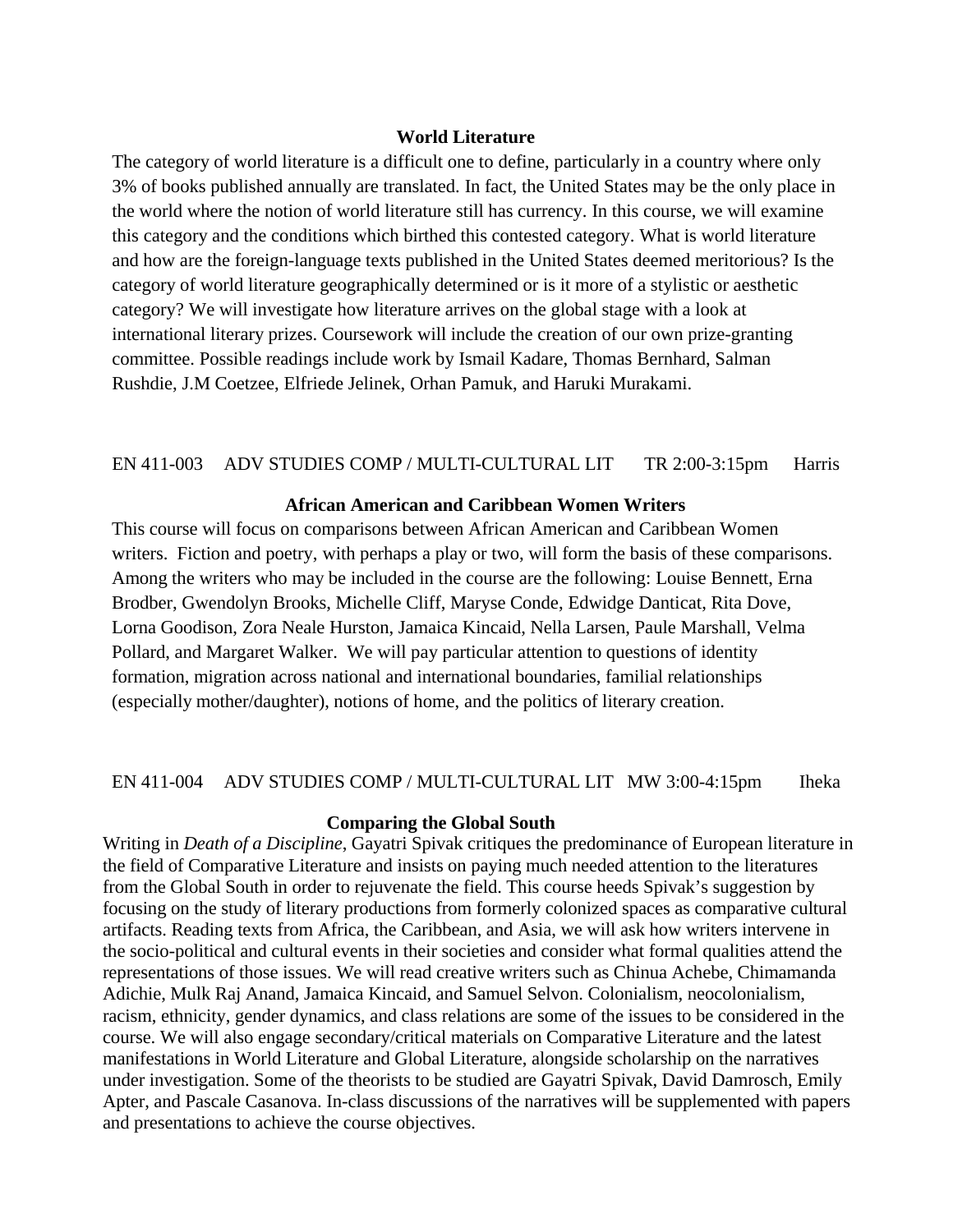#### **The American Renaissance Revisited**

Our topic will be the literature of the so-called American Renaissance of the mid-19th century, considered from various cultural perspectives.

Writers considered will include R.W. Emerson, Nathaniel Hawthorne, Frederick Douglass, Margaret Fuller, Susan Warner, Henry Wadsworth Longfellow, Lydia Huntley Sigourney, Harriet Beecher Stowe, Herman Melville, Henry Thoreau, Walt Whitman, Harriet Jacobs, and Emily Dickinson. Tests will include midterm and final, each consisting of 20 major IDs. To improve expository prose skills, out-of-class assignments will include two short critical essays.

### EN 422-002 ADV STUDIES IN AMERICAN LIT MWF 11:00-11:50am White, H.

#### **The American Imagination**

This class will read intensively in Emily Dickinson, A.R. Ammons, and James Merrill to consider two questions: what is the relationship of the poet's imagination to the outside world? How have American poets imagined the relationship between the sensual and the spiritual world? The three poets I have chosen, while entirely different from one another in many ways, are linked by their life-long preoccupation with these questions, and the rich, idiosyncratic myths they invented to answer them: Dickinson finds God, Immortality, and Eternity in her own mind; Ammons attends to science and philosophy as he takes walks in the world, and Merrill learns about the universe from a dishy spirit talking through a home-made ouija board.

EN 423-001 / EN 523-1 HISTORY OF THE ENG LANGUAGE MW 2:00-3:15pm Davies

An introduction to the external history of the English language along with the study of the accompanying internal changes in structure.

**Prerequisites**: EN 320 or EN 321 or ANT 210 or ANT 401 or ANT 450 or FR 361 or IT 361 or SP 361.

### EN 424-001 / EN 524-1 ENGLISH STRUCTURE AND USAGE MW 3:00 - 4:15pm Liu

This advanced grammar course examines the structure and usage of the English language, including morphology (word formation/structure), syntax (the patterns of sentences), and discourse (the context in which utterances are patterned and made meaningful). We will review both traditional and contemporary approaches to English grammar, such as cognitive grammar, construction grammar, lexico-grammar, pattern grammar, and systemic functional grammar. Through reading, individual and group research projects, and discussion, students will attain a solid understanding of the English language's structure and usage.

**Prerequisites**: EN 320 or EN 321 or ANT 210 or ANT 401 or ANT 450 or FR 361 or IT 361 or SP 361.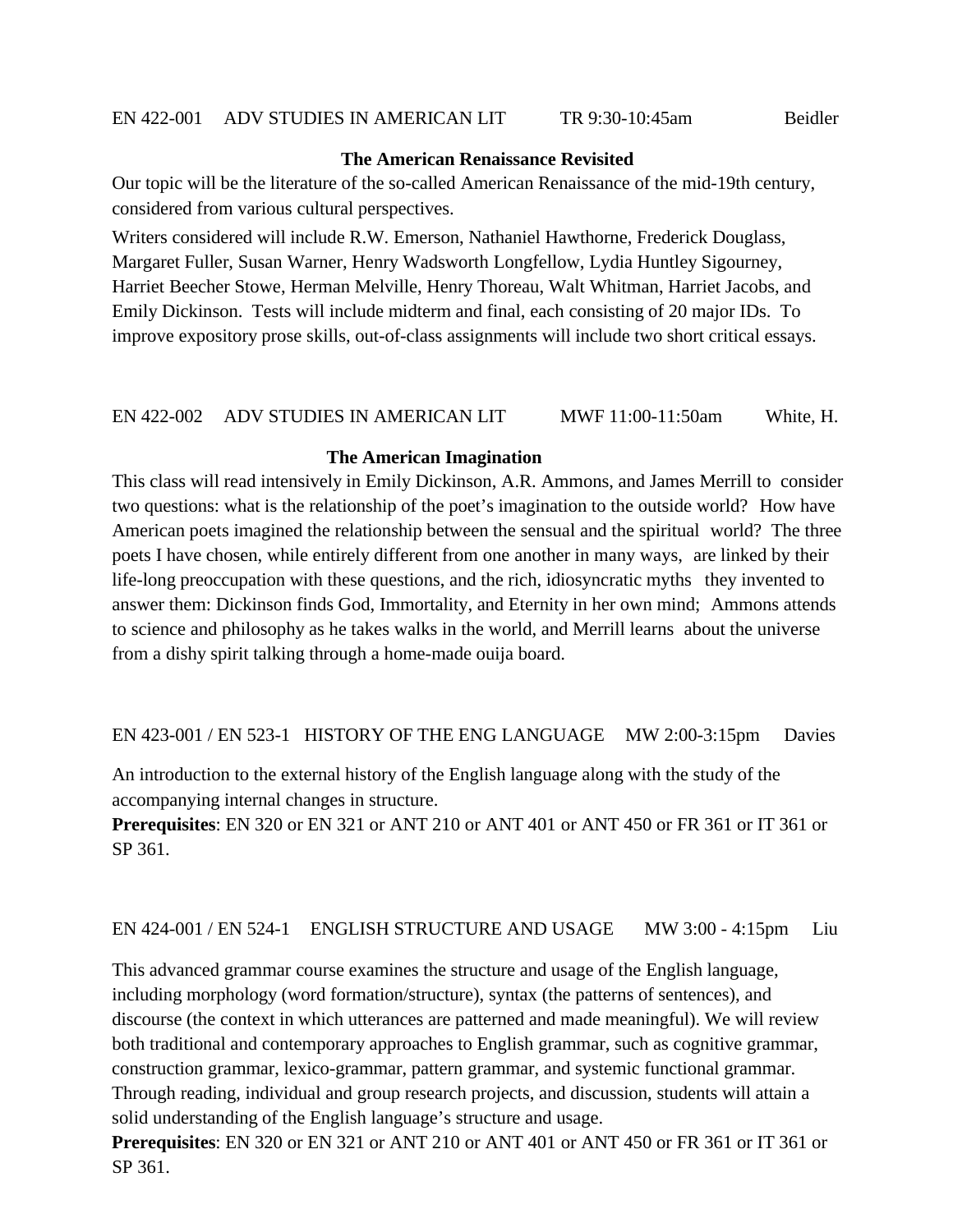**Prerequisite**: Enrollment only by previous arrangement with a specific instructor and with the permission of the director of undergraduate English studies. EN 429 may be repeated for a maximum of 6 hours.

#### EN 430-001, 002 ENGLISH INTERNSHIP TBA Manora

An on- or off-campus training position in which students use the skills they have gained as English majors and enhance their employment opportunities after graduation. Interns work approximately 10 hours a week, holding responsible positions with, among others, Alabama Heritage, Alabama Alumni Magazine, and the Tuscaloosa Public Defender's Office. Apply to the director of undergraduate studies in the Department of English. Please see the departmental website for the application form and further details. May be repeated for a maximum of 6 hours.

#### EN 433-001 ADV STUDIES IN BRITISH LIT MW 4:30-5:45pm Tedeschi

#### **This is Romanticism: Print, Mediation, and History**

In their 2010 collection *This is Enlightenment*, Clifford Siskin and William Warner argue that Enlightenment should be understood as an event in the history of media and mediation. Changes in the nature and possibilities of mediation created the preconditions for the emergence of the discourse of Enlightenment. In this course, we will consider how far this approach illuminates the emergence of Romanticism and how far the emergence of Romanticism requires a revision of this approach. To what extent and in what ways does the historical reconfiguration of media in the Romantic period—the specifically the emergence of a new mass market, new print technologies, new institutional arrangements among booksellers—inform and inflect the discourse of Romanticism? Readings will include recent critical and theoretical work and may include among literary texts Blake's *Marriage of Heaven and Hell*, Coleridge's *Biographia Literaria*, Percy Shelley's *The Cenci*, and literary essays by Hazlitt.

#### EN 444-001 ADV STUDIES LIT CRITICISM &THEORY TR 3:30 - 4:45pm White, P.

#### **Narrative Theory**

In this course we will consider theoretical approaches to understanding how narrative works. Topics of interest will include: story vs plot; the narrative situation; the unreliable narrator; the zero degree narratee; horizons of expectation; intertextuality; embedded narratives; textual apparatus; the book as artifact; metanarratives; graphic representation; feedback loops; and sharks. Tentative texts include: Richter, *Narrative/Theory*; Nabokov, *Pale Fire*; Barth, *Lost in the Funhouse*; Hall, *The Raw Shark Texts*; Abrams & Dorst, *S.*; Foer, *Extremely Loud & Incredibly Close*; Castillo, *The Mixquiahuala Letters*; Heller, *Catch-22*; Spiegelman, *Maus*; Russell, *Swamplandia!*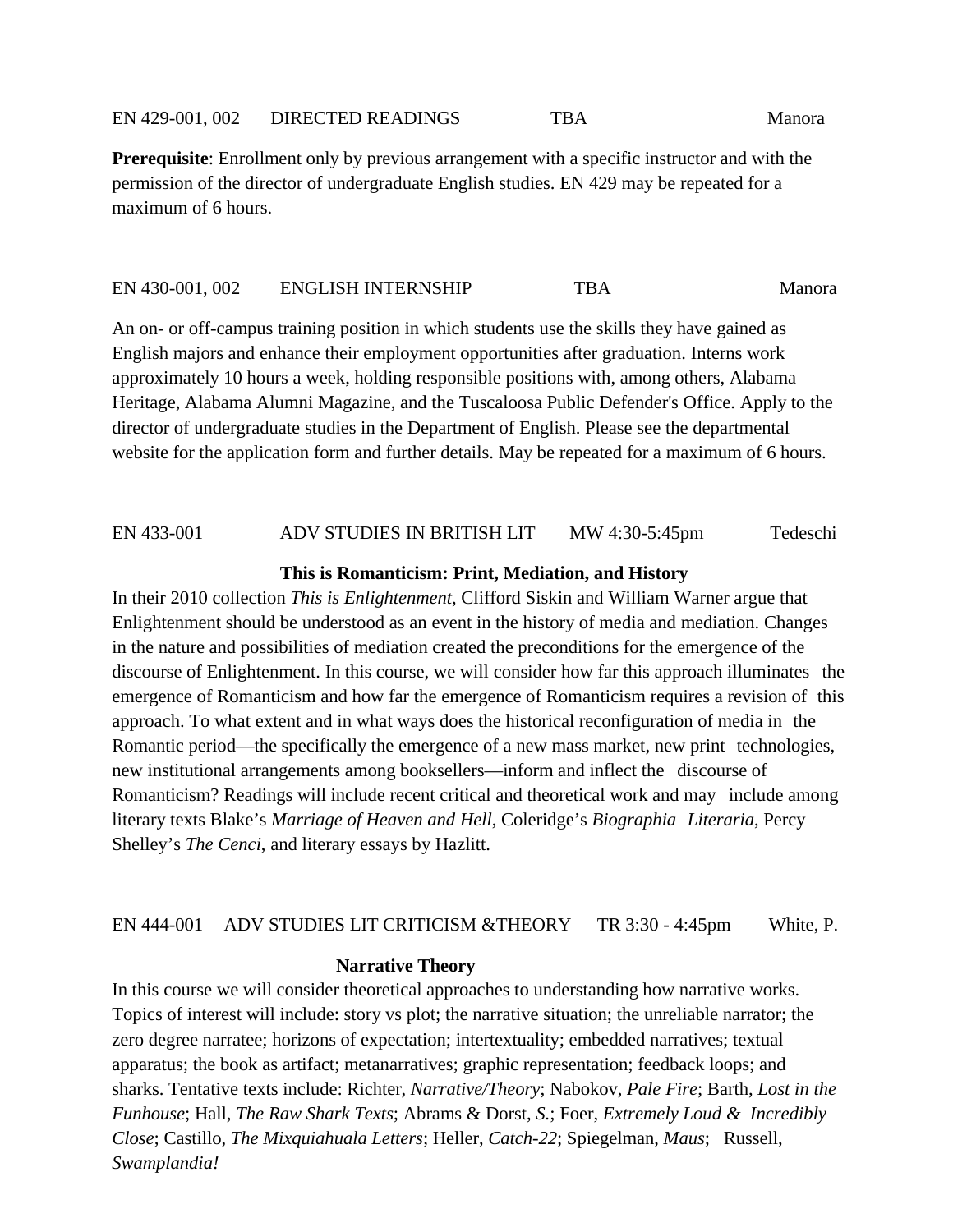### **Heteronormativity**

Cross-listed with WS 430: Women in Contemporary Society: Feminist Theory/EN 444: Advanced Studies in Literary Criticism and Theory—Senior Seminar (3 Credit Hours) "Sex is presumed guilty until proven innocent. Virtually all erotic behavior is considered bad unless a specific reason to exempt it has been established. The most acceptable excuses are marriage, reproduction, and love." -Gayle Rubin

"You-will-be-straight-or-you-will-not-be." -Monique Wittig

Heteronormativity asserts that there is only one way to be, which is straight; further, there is only one way to be straight. Whether we identify as straight, lesbian, gay, bisexual, pan-/poly-/bi- /asexual, or otherwise (queer), we have something to gain from an interrogation of the workings of heteronormativity, where all people are assigned a sex at birth (from a set of two choices), and all people are expected to perform one of two established sets of "complementary" gender roles based on their supposed "nature." The perfect alignment of sex, gender, and sexuality is impossible for anyone; and the effects of sexism, heterosexism, homophobia, transphobia, and ableism in the realms of sexuality and gender compromise and threaten us all (though some more than others). Through the study of the contributions of early sex-radical feminists, such as Gayle Rubin and Adrienne Rich, as well as a host of contemporary queer and transgender theorists, this course takes Michael Warner's definition of "queer"—"resistance to regimes of the normal"—as the starting point for an examination of straight sex, hetero- and homonormativity, "sex- positive" practices and politics, and queer sex/gender. It investigates the "surprisingly short history of heterosexuality," tracing the establishment of a category, "straight," as well as its "constitutive outside."

It examines both the fear of queer and the need for queer politics in a time where many normative subjects continue to ignore and reify their privilege through entrenched practices and politics, while the disenfranchised, seduced by inclusion, too often embrace assimilationist agendas and politics. An assortment of authors, including those above and well as Cathy Cohen, Judith Butler, Michel Foucault, Lauren Berlant, Alexandra Harris, Hanne Blank, Chrys Ingraham, Susan Stryker, Lisa Duggan, and others highlight the ways in which sexual regimes intersect with those of gender, race, and class oppression and examine the workings of heteronormativity and homonormativity, which reward white, gender-normative, upper and middle-class persons with disproportionate levels of privilege and power. Through the study of key feminist and queer theory texts, students will develop advanced undergraduate research skills and gain a substantial foundation for further study, including graduate work in this area.

**Prerequisites**: Women's Studies: WS 200: "Introduction to Women's Studies" or equivalent; English: 12 hours of English study.

# EN 455-001 ADV STUDIES IN WRITING TR 11:00-12:15 McKnight

Designed for advanced English majors, a special topics course that focuses on the process of writing. The forms this writing may take include, but are not limited to, film, creative nonfiction, autobiography, and local color. May be repeated a maximum of 9 hours.